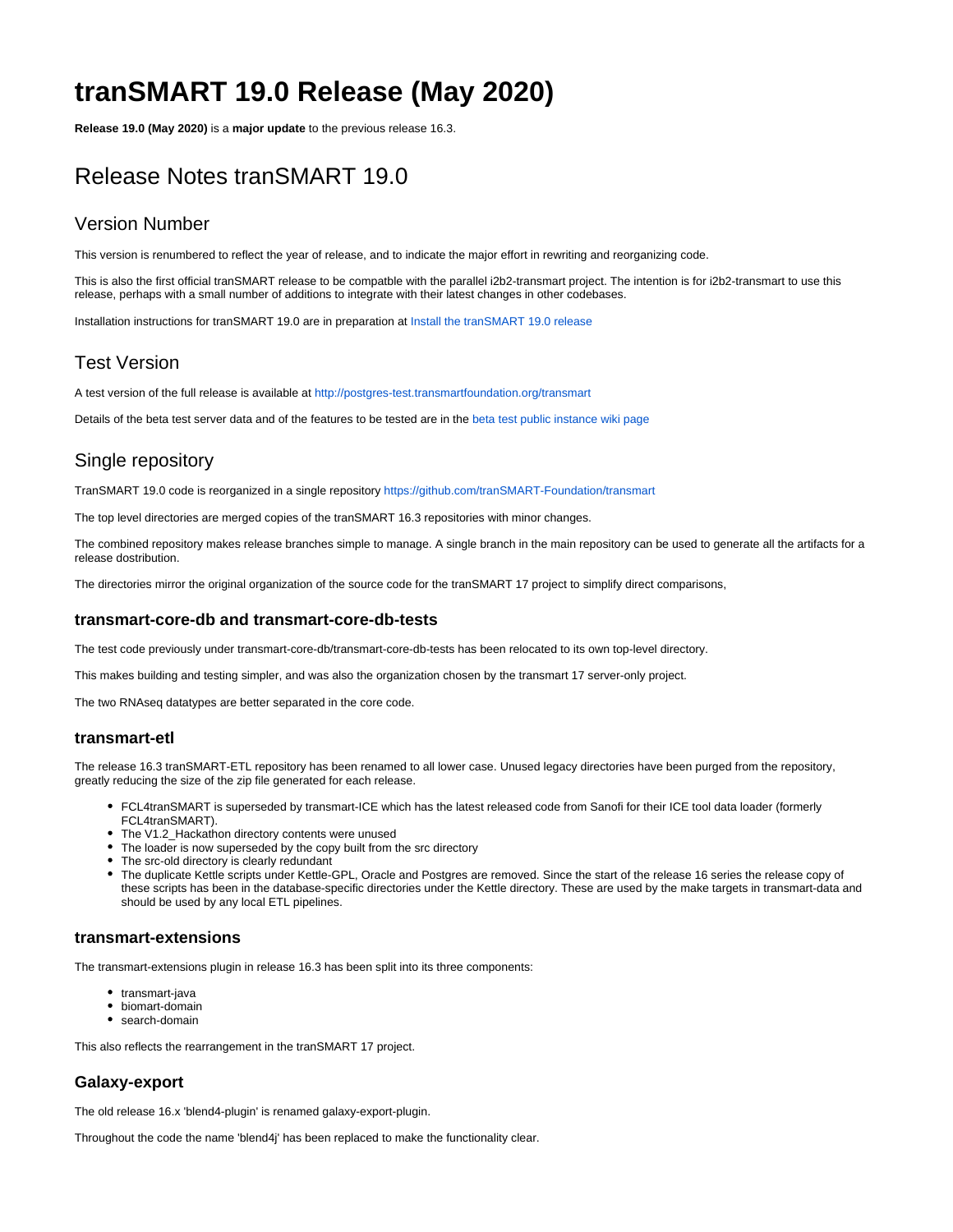# **SmartR**

SmartR was developed by the eTRIKS project and released in tranSMART 16.2 with a set ogf interactive analysis workflows that supersede many of the functions of the "Advanced Workflows" tab.

We are testing new SmartR workflows developed by other partners in the eTRIKS project to provide the remainder of the "Advanced Workflows" functionality.

The Advanced Workflows remain active in this release. We anticipate that users will require them in order to reproduce previous analysis, and they can be used to compare results and encourage migration to SmartR.

### **Fractalis**

Fractalis was developed for i2b2-transmart by the same author as SmartR (Sasha Herzinger at the University of Luxembourg) and superseded several of the SmartR workflows.

We are working on the full integration of Fractalis into tranSMART 19.0. This is a work in progress, involving new ETL interfaces between ttranSMART and Fractalis.

# TransmartApp Web Application

### **Help pages**

The revised transmart manual is added as help pages inder the defautl URL /transmartmanual. Links from the web interface bring up the appropriate section in a new tab.

Additional configuration parameters were added by the old transmartPro project to link to external help pages. These remain available ifor sites that have extended tranSMART (for example by adding their own local advanced workflows) so that they can be linked to local help pages.

Help links have been added to pages where they were missin gin previous releases, including the Comparison, Summary, and GridView tabs under Analyze.

# **Gene Signatures**

The Gene Signature tab provides a way to maintain lists of genes, SNPs or probeIDs to define high-dimensional analyses (heatmaps etc.). These have been updated and tested. A new stored procedure is added to load platforms to match gene lists (the platform must be in the right table, with the species defined, for the gene signature to pick up the required genes.

Gene Signatures have rich metadata to docuyment their origins, but these depend heavily on the avalable concepts and metadata in the installed database.

Script are in preparation to add further metadata concepts.

If there is interest, we could automate the addition of missing platforms when they are first added to load new studies.

Gene siugnatures can be made public to make them visible and usabel by any user.

A public set of gene signatures can be a helpful addition to a tranSMART installation where a set of markers is of special local interest.

# **Gene Lists**

Gene Lists are a simple version of the Gene Signatures.

Validation tests have been improved to mark any gene, SNP or probe that is not found in the database. It remains up to the user to check the markup before saving as the interface only saves these lists on successful validation.

The safest way is to load from a file of gene names or IDs as this is easier to edit and reload.

# **Administration**

A se of extra pages are available to users logged in as administratotors via the Admin tab

### **Build Information**

Lists the metadata for the tranSMART web application.

### **Status of Support Connections**

Tests the Solr server is up and reports the number of items under each category.

### **Configuration Information**

The page was added in 16.3 and is extended in 19.0. All configuration values are retrieved, categorized and reported.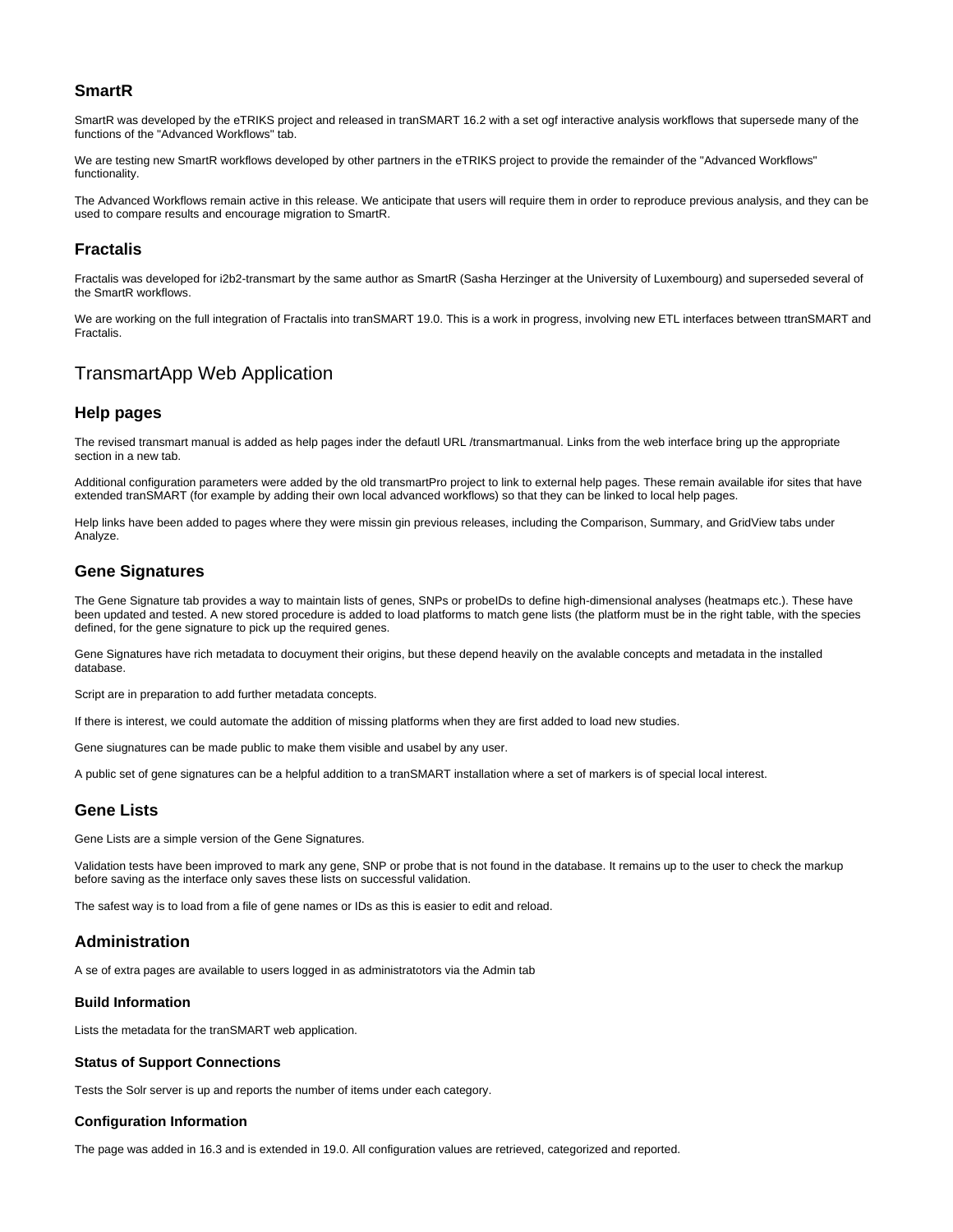Known parameters are documented with a description and a report of any assumed default value.

All other known values are added to the appropriate tables.

Any additional values are appended to an 'Unknown' table at the bottom off the page. These may be temprary variables from the Config.groovy script or possible errors in parameter names to be corrected.

New in 19.0 is a set of "Manifest" settings. These are the links to all the javascript, stylesheet, image and otehr files packaged in the transmartApp distribution. By default this table is closed so you only see the total count. Other tabls start open but can be closed to make the remaining tables more readable.

### **Customization**

Some customization options have been added to the database in 19.0.

These include storing image files and icons so they can be updqated without restarting.

Further customization options are planned for future releases. Please [contact the developers](mailto:support@transmartfoundation.org) if you have suggestions for features you would like to see.

#### **JavaScript cleanup**

Multiple versions of jQuery have been replaced by a single version across all plugins.

Definitions of JavaScript elements used obsolete attributes. These have been updated to the attributes supported by, for example, ExtJS 2 (the last open source release of that library).

Browser console warnings have been fixed for FireFox.

Timing issues in the Analyze tab have been addressed. One that remains is the failure to display the current Query on the Advanced Workflow tab. Visiting another tab and returning to the Advanced Workflows ensures the tab is fully initialized and the query is then visible.

Location and timing of the definition for drag-and-drop in Analyze tab sub-pages has been updated.

# R and tranSMART

The Rserve service is updated to provide better control for installations installing R in transmart-data.

The template can also be used for load R installations.

Whichever is used, the Admin page "Check support connections" page will test all the required R packages are available.

The R installation requires the latest Rserve from Rforge.Net as the current version in R has a fatal datatype error with some workflows. This has been an issue in R for at least two years.

The Rserve service template writes to a logfile to debugging output from R and error messages can be traced more easily when anlaysis has issues.

# SolR Server

A template is provided to install a service to launch solr.

Apache solr is used to index and search the Browse tab metadata, the navigation tree and the SampleExplorer.

The solr server writes to a logfile to help tacing issues.

The solr server also provides help through its administration interface.

# Database schemas

### **tranSMART and i2b2**

The database schema has been updated to resolve, as far as possible, differences with the i2b2 1.7.12 schemas.

Where columns are date or time values in i2b2 and string values in transmart, they have been corrected to the appropriate date or time values. Initial testing found no conflicts in ETL procedures.

Column widths have been defined to be the same size across multiple tables (e.g. subject\_id). Local installations are free to increase these sizes if they require longer strings but should beware of potential impact on database performance.

Required columns are updated in transmart so that any columns required by i2b2 in a common table are also required in transmart. One date needed to be defined in ETL procedures using an obvious default value. No other impacts have been noted in initial testing.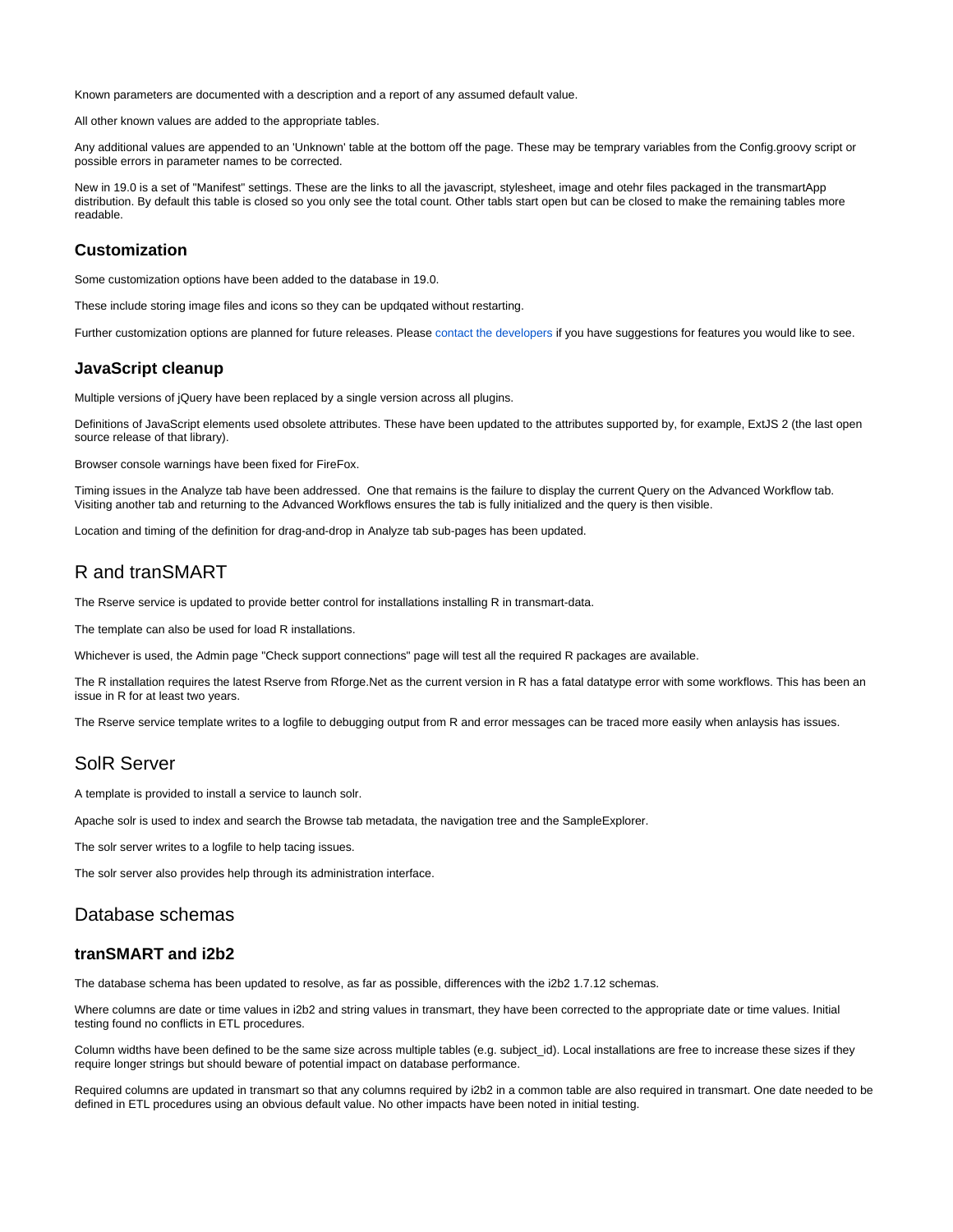Triggers are required for some tables in i2b2. Although postgres can be configured automatically to increment unique identifiers for new rows in a table, the i2b2 code may include a call to increment a named sequence to generate a unique id value when a row is inserted. This necessitates defining a sequence with this name and using the same sequence in a trigger function to maintain database integrity.

Integers in postgres are defined as type 'int' unless extremely large values are expected. Values that can exceed 1 billion are defined as type 'bigint'.

### **New schemas**

Four additional i2b2 schemas have been included:

- i2b2hive
- i2h2imdata
- i2b2pm
- i2b2workdata

Though not used (currently) by tranSMART the aim is to create a database that can be populated and used as an i2b2 platform.

### **New I2b2 Tablespaces**

I2b2 does not define tablespaces by default. A set of tablespace names were agreed with the i2b2-transmart developers for implementation in the tranSMART schema.

All i2b2 tables are in tablespace I2B2 and all i2b2 indices are in tablespace I2B2\_INDEX.

These reflect the tablespaces TRANSMART and INDX used for the transmart-specific tables and indexes.

# **Redundant tranSMART tablespaces**

Earlier tranSMART releases defined 3 additional tablespaces: biomart, deapp and search\_app. These were no longer used - though they were created with a new database.

They have been removed from tranSMART 19.0. For this release they are ignored by tranSMART code

New tables have been added to the schemas used by tranSMART 16.3.

Support for transmart\_batch on Oracle is included by default. In tranSMART 16.3 this had to be installed before transmart\_batch could be used with an Oracle database.

We are working on including support for tMDataLoader on Oracle and Postgres by default. This involves running the respective installation scripts and incorpporating the changes into the Postgres and Oracle schema definitions, including the tMDataLoader specific versions of ETL functions.

# **Default passwords for database roles**

The usernames and passwords for the database roles are defined for Kettle when the database is created. By default the username and password are the same as the schema. While this is simple for developers, production instances should define unique passwords for each role.

By adding these as environment variables when launching the database creation target the Kettle properties files will be populated. We recommend retaining the role names as these are used in many places in the code. The kettle properties files and the transmart-data/vars file shjould be secured from read access by other users.

### **Default passwords for transmart login**

A limited set of usernames is defined for this release, as for previous releases. These have a default password, usually 'transmart2016' except for username 'admin' with default password 'admin'. These are simple for developers.

Production instances should change the passwords through the transmartApp web interface using the 'Admin' tab to manage the available user accounts.

Notwithstanding this, there is also a configuration option (turned off by default) to enable a guest login that by default will allow a visitor to a transmart server to login as username 'guest'. This is useful for public servers to provide access without setting up a user-specific login.

If using this option, changing to another username (to become an 'admin' user) requires logout through the 'Utilities' menu, or explicitly using the login page URL.

# Initial database content

A new database (for Postgres or Oracle) is defined as a target in transmart-data.

A common set of data is loaded for both databases. This includes a set of standard ontologies (or data dictionaries). In this release these are:

| Data        | <b>Source</b> | Date | <b>Table</b>       |
|-------------|---------------|------|--------------------|
| Human genes | <b>NCBI</b>   |      | biomart.bio marker |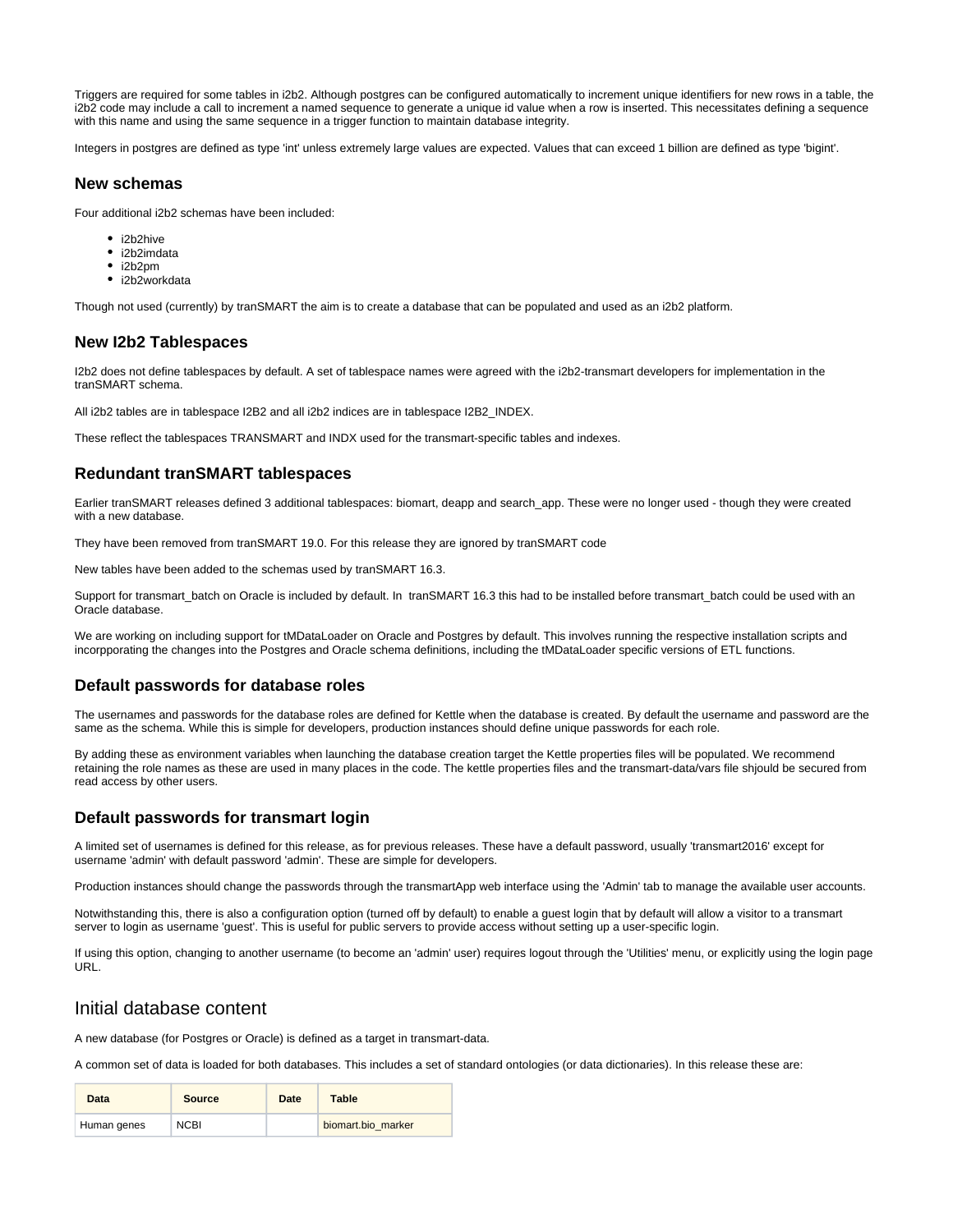| Mouse genes              | <b>NCBI</b>          |          | biomart.bio_marker       |
|--------------------------|----------------------|----------|--------------------------|
| <b>Diseases</b>          | Medline              |          | biomart.bio disease      |
| Countries                |                      | Selected | biomart.bio concept code |
| <b>Therapeutic Areas</b> |                      | Selected | biomart.bio concept code |
| Organisms                | <b>NCBI Taxonomy</b> | Selected | biomart.concept code     |
|                          |                      |          | biomart.taxonomy         |
| Platforms                | GEO etc.             | Selected | biomart.assay_platform   |
| Proteins                 | SwissProt/UniProt    |          | biomart.                 |
| <b>MicroRNAs</b>         | MiRBase              |          | biomart.                 |

The data from these sources is included in the searchapp.search\_keywords table with synonyms in the searchapp.search\_keyword\_terms table.

# **Additional data dictionaries**

Further data dictionaries can be loaded, and the data for the abvove dictionaries can be updated, using the loader utility under transmart-etl

| Data                  | <b>Source</b> | Date                | <b>Table</b> |
|-----------------------|---------------|---------------------|--------------|
| Human Pathways   HMDB |               |                     | biomart.     |
| Pathways              | <b>KEGG</b>   | Last public release | biomart.     |

# Grails upgrade

# **Grails version 2.5.4**

This release is built using Grails 2.5.4.

Grals can be installed using:

sdk install grails 2.5.4

Earlier releases up to 16.3 were built using Grails 2.3.11 and Grails 2.3.7

# **Building individual components**

Each directory has a build script.

Grails components use the ./grailsw script with the targets package-plugin (or packagePlugin) and maven-install (or mavenInstall)

Maven builds use the ./gradlew script with targets clean, build and publishToMavenLocal

In two comnponent where these scripts are not yet built, the build used maven directly.

For two external packages mydas and IpaApi, cd to the directory and build with:

mvn install

# **Component dependencies for transmartApp**

The recommended build order to ensure dependencies are satisfied by previously built components is:

| <b>Directory</b>        | Name                        | <b>Dependencies</b> | <b>Description</b>                                                                                                                                                |
|-------------------------|-----------------------------|---------------------|-------------------------------------------------------------------------------------------------------------------------------------------------------------------|
| transmart-<br>core-api  | transmar<br>t-core-<br>api  |                     | Core API                                                                                                                                                          |
| transmart-<br>shared    | transmar<br>t-shared        |                     | New in 19.0. Provides generic utilities to return security information about the current user to remove the need to pass the<br>username around in service calls. |
| transmart-<br>legacy-db | transmar<br>t-legacy-<br>db |                     |                                                                                                                                                                   |
| transmart-<br>fractalis | transmar<br>t-<br>fractalis |                     | New in 19.0. Adds the Fractalis interactive workflow tab, integration is a work in progress.                                                                      |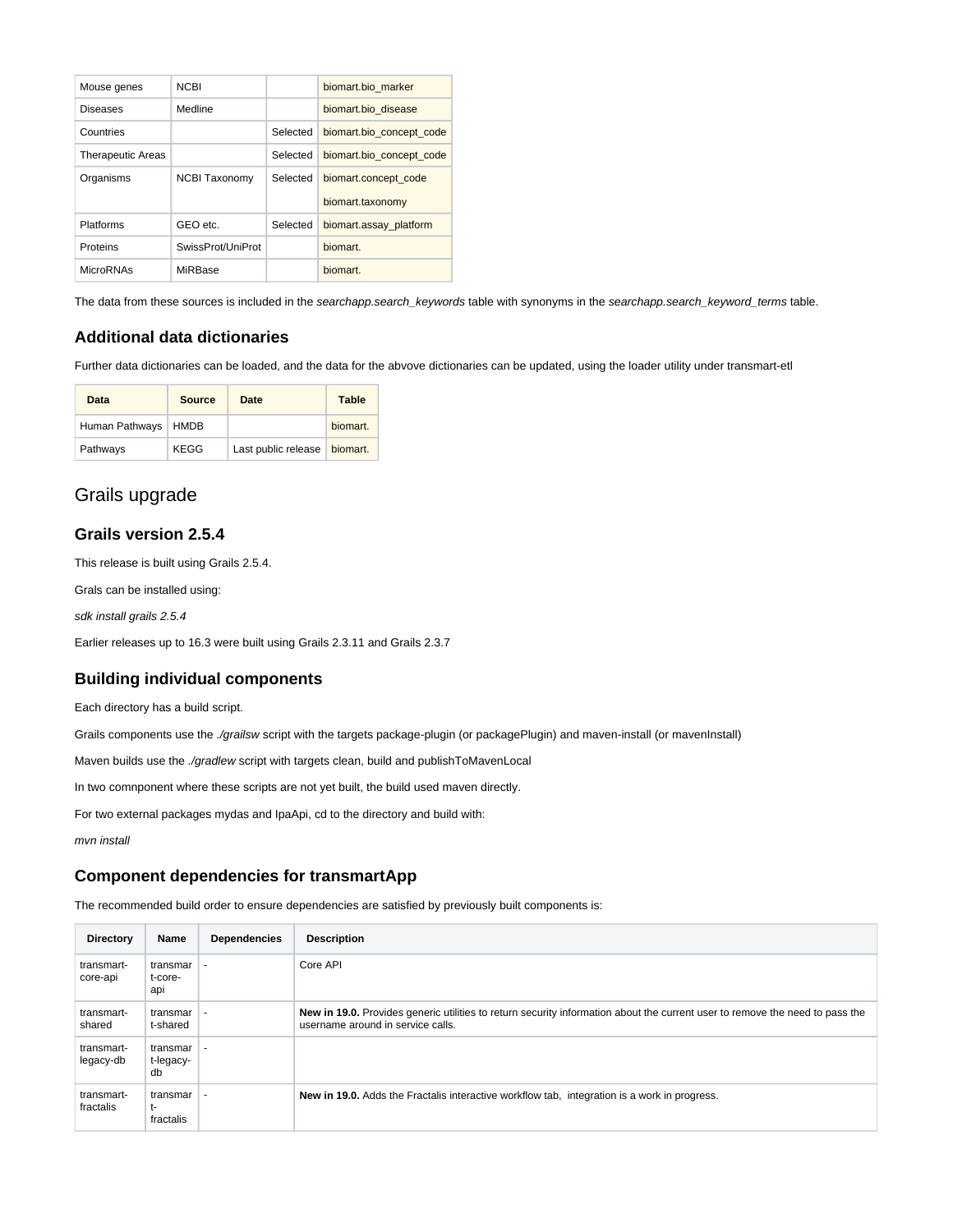| mydas                                      | mydas                                     |                                                                                             | The original DAS code imported into tranSMART because there is no guarantee the original distribution will remain<br>available.                                                                                                                                                                                                                                                                                                                                                                                                                       |
|--------------------------------------------|-------------------------------------------|---------------------------------------------------------------------------------------------|-------------------------------------------------------------------------------------------------------------------------------------------------------------------------------------------------------------------------------------------------------------------------------------------------------------------------------------------------------------------------------------------------------------------------------------------------------------------------------------------------------------------------------------------------------|
|                                            |                                           |                                                                                             | A small section of code is intended to be autogenerated, but this is easy to maintain by hand if any of the dependencies<br>change.                                                                                                                                                                                                                                                                                                                                                                                                                   |
| dalliance                                  | dalliance                                 |                                                                                             | The dalliance genome browser.                                                                                                                                                                                                                                                                                                                                                                                                                                                                                                                         |
| transmart-<br>core-db                      | transma<br>rt-core                        | transmart-core-<br>api<br>transmart-shared                                                  |                                                                                                                                                                                                                                                                                                                                                                                                                                                                                                                                                       |
| transmart-                                 | transmar                                  | transmart-core-                                                                             | Moved to a new directory for 19.0.                                                                                                                                                                                                                                                                                                                                                                                                                                                                                                                    |
| core-db-<br>tests                          | t-core-<br>db-tests                       | api<br>transmart-core                                                                       | Tests for the transmart-core-db code, also used by SmartR and transmartApp.                                                                                                                                                                                                                                                                                                                                                                                                                                                                           |
| transmart-<br>mydas                        | transmar<br>t-mydas                       | transmart-core-<br>api<br>mydas                                                             |                                                                                                                                                                                                                                                                                                                                                                                                                                                                                                                                                       |
| transmart-<br>java                         | transmar<br>t-java                        |                                                                                             | Moved to a new directory for 19.0.                                                                                                                                                                                                                                                                                                                                                                                                                                                                                                                    |
| biomart-<br>domain                         | biomart-<br>domain                        | transmart-java                                                                              | Moved to a new directory for 19.0.<br>Domain definitions for the large number of tables in the biomart schema.                                                                                                                                                                                                                                                                                                                                                                                                                                        |
| search-<br>domain                          | search-<br>domain                         | transmart-shared<br>biomart-domain                                                          | Moved to a new directory for 19.0.                                                                                                                                                                                                                                                                                                                                                                                                                                                                                                                    |
|                                            |                                           |                                                                                             | Domain defintions for tables in the searchapp schema.                                                                                                                                                                                                                                                                                                                                                                                                                                                                                                 |
|                                            |                                           |                                                                                             | This covers keyword searching and user, role and access management as both are defined ni the searchapp schema.                                                                                                                                                                                                                                                                                                                                                                                                                                       |
| transmart-<br>rest-api                     | transmar<br>t-rest-api                    | transmart-core-<br>api<br>transmart-shared<br>transmart-core<br>transmart-core-<br>db-tests |                                                                                                                                                                                                                                                                                                                                                                                                                                                                                                                                                       |
| transmart-<br>custom                       | transmar<br>t-custom                      | transmart-shared<br>search-domain                                                           | New in 19.0. Provides services to customize aspects of tre user interface using new application tables.                                                                                                                                                                                                                                                                                                                                                                                                                                               |
|                                            |                                           |                                                                                             | Documentation is needed for these new capabilities.                                                                                                                                                                                                                                                                                                                                                                                                                                                                                                   |
| folder-<br>managemen<br>t-plugin           | folder-<br>manage<br>ment                 | transmart-core<br>search-domain                                                             |                                                                                                                                                                                                                                                                                                                                                                                                                                                                                                                                                       |
| Rmodules                                   | rdc-<br>rmodules api                      | transmart-core-                                                                             | Provides all the Advanced Workflows.                                                                                                                                                                                                                                                                                                                                                                                                                                                                                                                  |
|                                            |                                           | transmart-<br>metacore-plugin<br>transmart-shared                                           | There is also a dependency on data loaded into the searchapp schema to define the inputs,, outputs, parameters and<br>scripts for each workflow and to defined their names and the order in wuich they are presented. This was intended in the<br>pre-open source versions of tranSMART to allow users/administrators to edit these settings, but this makes little sense to<br>control fixed scripts distributed in the transmart war file. There is no known instance of a site developing their own<br>Advanced Workflows thourh these mechanisms. |
| spring-<br>security-<br>auth <sub>0</sub>  | spring-<br>security-<br>auth <sub>0</sub> | transmart-shared<br>transmart-core<br>search-domain<br>transmart-custom                     | <b>New in 19.0.</b> A new Auth0 controller and services.<br>Documentation is needed for these new capabilities.                                                                                                                                                                                                                                                                                                                                                                                                                                       |
| IpaApi                                     | IpaApi                                    | ÷,                                                                                          | This code provides one third-party SmartR workflow to interface to Ingenuity Pathway Analysis. SmartR includes hooks to<br>load the IpaApi workflow                                                                                                                                                                                                                                                                                                                                                                                                   |
| SmartR                                     | smart-r                                   | transmart-core-<br>api<br>transmart-core<br>transmart-core-<br>db-tests<br>IpaApi           | Several potential new workflows from the eTRIKS project are candidates for inclusion.                                                                                                                                                                                                                                                                                                                                                                                                                                                                 |
| galaxy-                                    | galaxy-                                   | transmart-shared                                                                            | Directory renamed from blend4j-plugin for 19.0.                                                                                                                                                                                                                                                                                                                                                                                                                                                                                                       |
| export-<br>plugin                          | export-<br>plugin                         | transmart-legacy-<br>db                                                                     | A version of data export that transfers to an instance of Galaxy for further analysis.                                                                                                                                                                                                                                                                                                                                                                                                                                                                |
|                                            |                                           | rdc-rmodules                                                                                | The user needs credentials to use the galaxy instance, defined in the server Config groovy file.                                                                                                                                                                                                                                                                                                                                                                                                                                                      |
| transmart-<br>metacore-<br>plugin          | transmar<br>t-<br>metacor<br>e-plugin     | transmart-shared                                                                            |                                                                                                                                                                                                                                                                                                                                                                                                                                                                                                                                                       |
| transmart-<br>xnat-viewer                  | xnat-<br>viewer                           | transmart-core-<br>api<br>search-domain                                                     |                                                                                                                                                                                                                                                                                                                                                                                                                                                                                                                                                       |
| transmart-<br>xnat-<br>importer-<br>plugin | transma<br>rt-xnat-<br>importer           | transmart-shared<br>biomart-domain                                                          |                                                                                                                                                                                                                                                                                                                                                                                                                                                                                                                                                       |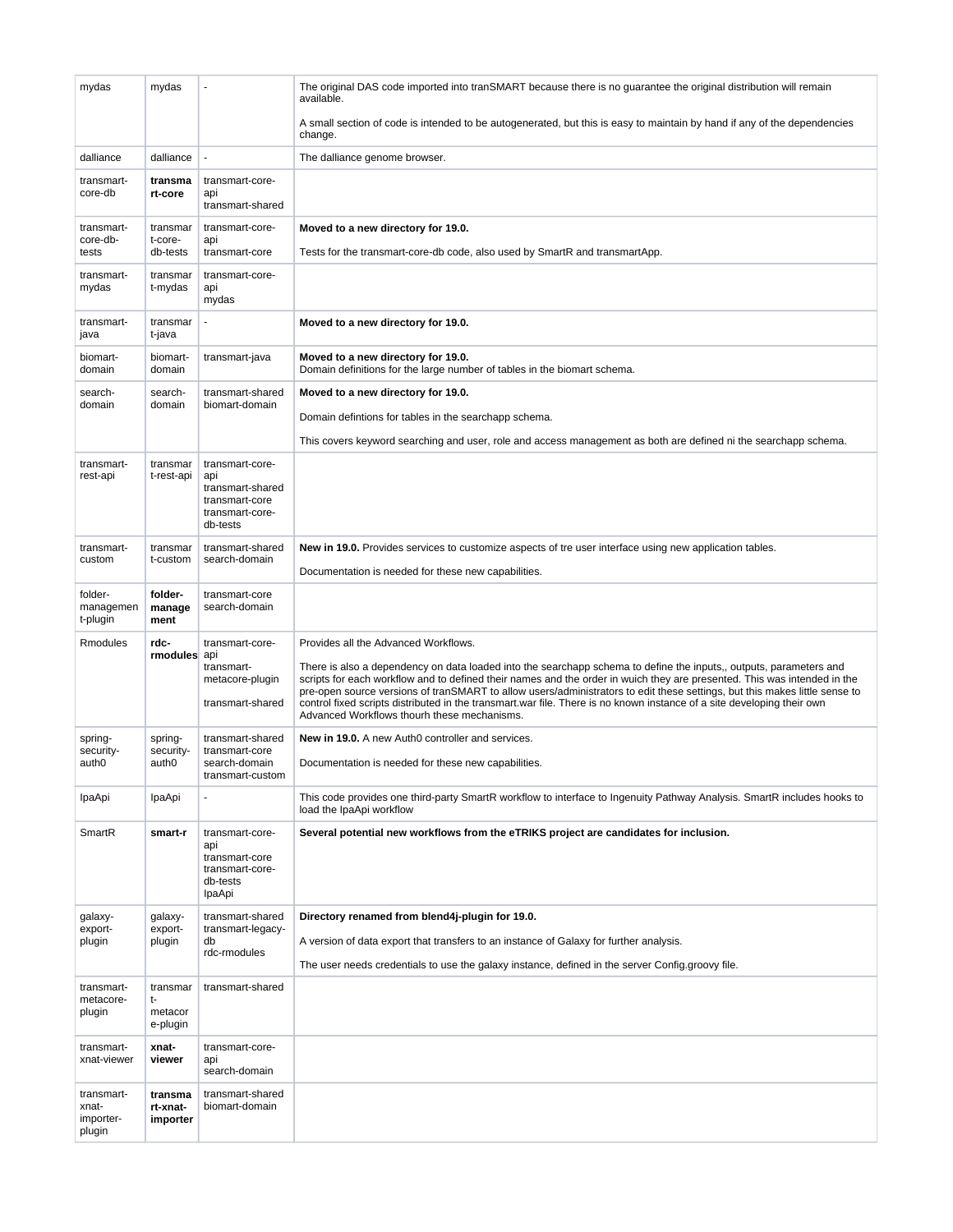| transmart-<br>gwas-plugin | transma<br>rt-gwas           | transmart-shared<br>transmart-legacy-<br>db<br>transmart-core<br>search-domain<br>rdc-rmodules<br>folder-<br>management                                                                                                                                                                                                      |                                                                                                                                                                                                                                      |
|---------------------------|------------------------------|------------------------------------------------------------------------------------------------------------------------------------------------------------------------------------------------------------------------------------------------------------------------------------------------------------------------------|--------------------------------------------------------------------------------------------------------------------------------------------------------------------------------------------------------------------------------------|
| transmart-<br>gwas-plink  | transmar<br>t-gwas-<br>plink | rdc-rmodules                                                                                                                                                                                                                                                                                                                 |                                                                                                                                                                                                                                      |
| transmartApp              | transma<br>rt.war            | transmart-fractalis<br>dalliance<br>transmart-core-<br>db-tests (test)<br>transmart-mydas<br>transmart-rest-api<br>spring-security-<br>auth <sub>0</sub><br>smart-r<br>galaxy-export-<br>plugin<br>transmart-<br>metacore-plugin<br>xnat-viewer<br>transmart-xnat-<br>importer<br>transmart-gwas<br>transmart-gwas-<br>plink | Ths is the full transmart server, providingall the functions of the User Interface plus the access methods for the RESTful<br>API to generate ans serve authentication tokens and to serve results when these topkens are presented. |

### **Java version**

Grails 2.5.4 uses Java 8.

Development is using the openjdk java 8. We will confirm later the suitability of oracle java 8 which is onlt available from third-party sourecs for the Ubuntu 18 test systems.

There is no longer a need for a legacy Java 7 install to work on tranSMART development.

The pivot utility in the Kettle ETLs has been recompiled with Java 8.

# Asset Pipeline

Javascript, stylesheets, and other resources are packaged and provided through the [asset-pipeline](https://plugins.grails.org/plugin/bertramlabs/asset-pipeline-grails) plugin.

This invoilves a major reorganization of the source files and changes to hardcoded file paths.

This upgrade is a major step towards preparing for an upgrade to Grails 3 or the newly released Grails 4 in a future tranSMART release

# Code review

A major code review was conducted by Burt Beckwith at Harvard as part of the inclusion of tranSMART 16.1 and 16.2 code in the i2b2-transmart project.

The planned changes were described in the [i2b2-transmart roadmap](http://roadmap-i2b2-transmart-pmc.hms.harvard.edu) and summarized below

# **Summary of tranSMART 16-2 changes in i2b2/tranSMART 18.1-beta**

### **optional support for Auth0 authentication**

A new directory spring-security-auth0 provides Auth0 services.

### **Groovy code formatting and consistency**

Coding standards have been applied to groovy code:

- leading white space
- code indentation
- positioning of braces:
	- $\circ$  if/else blocks: newline after {
	- $\circ$  } on new line
- splitting of long lines
- Map and List values on single line is possible
- replace -each for a Map or List by a loop with a datatype and named variable specified for the value
- Use boolean for all true/false variables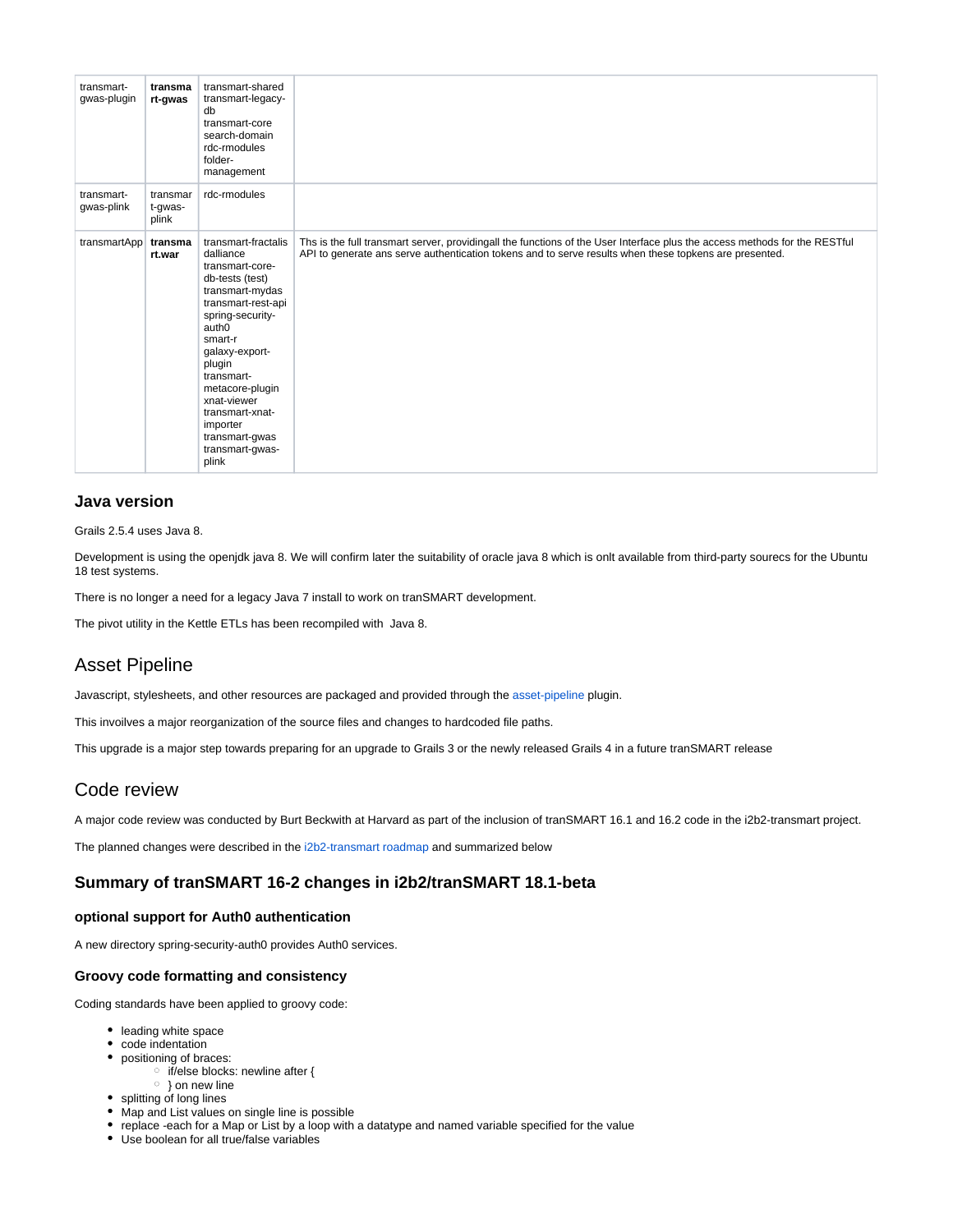- Use int for integer variables
- Use single quotes for string values except to avoid escaping many single quotes for readability
- Use {} to insert values into strings

### **updated logging to use Slf4j wrapper and parameterized logging for performance and to help with Grails 3 Logback migration**

All source files that used Log4j and calls to log.info:

- import groovy.util.logging.Slf4
- define Slf4j as 'logger
- call logger.info (etc.) to write to log output

#### **converted most Config lookups to use Spring's @Value annotation**

Replace configuration parameter references with @Value definitions using with org.springframework.beans.factory.annotation.Value

#### **use "private @Autowired" for dependency injection to reduce API pollution**

Add @Autowired references with org.springframework.beans.factory.annotation.Autowired

#### **replaced many uses of 'def' with actual types, particularly in method signatures**

Throughout the code of release 16.3 types were undefined. Adding explicit types wherever possible provides validation of the type sactually passed and improves the usefulness of error messages when code breaks.

#### **converted many cases of copy/paste to use methods**

A single method can replace a set of identical code segments making testing and maintenance far more robust.

#### **domain class cleanup, removed many unnecessary declarations**

Domain classes have been reviewed and matched to the updates database schemas.

#### **simplify access to current username, user id, roles, etc. via new SecurityService**

The new SecurityService in transmart-shared provides calls to return information on users and roles for implementing access polcies.

### **removed passing AuthUser to methods that always work on the current authenticated user, moving the lookup to where it's used**

A new directory transmart-shared provides utility functions. These inclide generic checks for the capabilities of the authenticated user, allowing the username to be removed from many method calls where it was being passed down.

#### **upgraded to Grails 2.5.4, Servlet API 3, Java 8**

Release 19.0 is built using grails 2.5.4 which depends only on java 8.

#### **tests cleanup, converted to Spock**

Tests updates in transart-core-db-tests

One test currently fails. It is testing something that is supposed to fail, but should be trapping the error condition and reposting a test success.

#### **converted controller closures to methods**

Closures are defined as methods with a set of parameters, replacing the closures and parameter fetching in earlier releases.

Much of the code remains unchanged within the method aside for parameter handling and other coding standard changes (see above)

#### **controller params simplifications**

Parameters are explicitly defined in each method

This give cleaner code where it is obvious what parameters are used and what parameters are available to control the result.

#### **some removal of logic in GSPs, moving to controller/services (much more needed)**

Groovy Servlet Pages (.gsp files) cleaned up to avoid interpreted code critical to functionality

Standard indenting of HTML within GSP pages.

#### **updated sql queries to include schema+table instead of adding many db synonyms**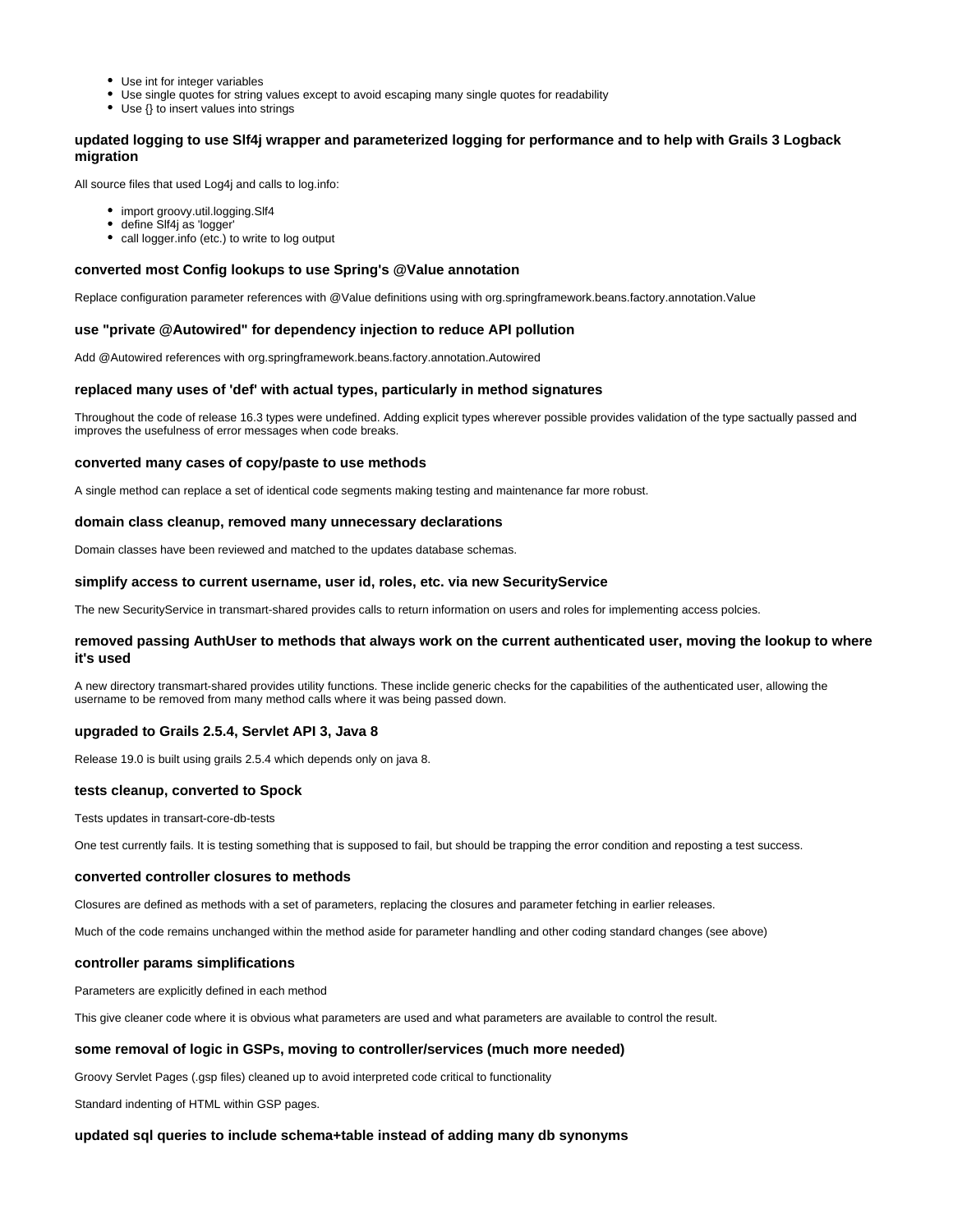Especially in Oracle code, tranSMART 16.3 defined synonyms to allow reference to tables without the schema.

Explicit schema references are cleaner.

They also make it possible to derive the permissions needed for functions/procedures to operate across schemas.

### **removed many unused methods, some unused classes, org.json source classes, duplicate classes (e.g. many in both transmartApp and transmart-java)**

Many usused methods were retaine dbacause it is difficult to be certain they wil never be invoked.

The level of testing undergone by transmart 19.0 makes this an ideal time to remove these methods and check they were indeed redundant.

However, some removed methods in the i2b2-transmart code were unused on Oracle but were required when running on postres and have been reinstated. Examples include handling large objects as strings.

#### **deleted deprecated AccessLog class and changed to use AccessLogEntry and AccessLogService**

Simplifying the access logging code

#### **added simple Spring Security role hierarchy**

Thsio requiers furthe rtesting to make sure the required tranSMART functionality is supported.

#### **deleted many lib directory jars and replaced with BuildConfig dependencies**

These jar files are removed from the code repository. They are downloaded though code dependencies in BuildConfig.grooxy or pom.xml.

These jar files remain in the repository. They may be removed later.

#### **where possible annotated classes and methods with @CompileStatic for performance**

Many classes amd methods now have @CompileStatic. Testing found very few instances where the annotation had to be removed.

#### **StringBuffer -> StringBuilder**

StringBuild is used to carete a string and to append to it using '<<' syntax

### **split transmart-extensions into three projects, split out transmart-core-db-tests**

See the organization of the new single transmart repository

#### **moved filters classes from grails-app/conf to grails-app/filters**

Filters are now in grails-app/filters/org/transmart...

#### **some SQL injection fixes**

All SQL statements in the code need careful testing to check they work for both Oracle and Postgres

#### **some conversion of simple Java classes to CompileStatic Groovy**

Testing is needed to ensure that code functions as in earlier releases.

### Oracle support

Oracle is fully supported using the same release (12.1 or 12.2) as previous versions of tranSMART.

Testing relies on an Oracle Docker instance.

# Postgres support

This release has been tested on Postgres up to 9.6, and on Postgres 10, Postgres 11 and Postgres 12. No version-specific issues have been identified.

To date no attempt has been made to take advantage of the new partitioning features in more recent Postgres versions. We continue to monitor these and will consider supporting them in a future release. It is likely that legacy support for the current Postgres schema will be continued in tranSMART.

# SQLserver support (potential)

TranSMART does not support SQL server.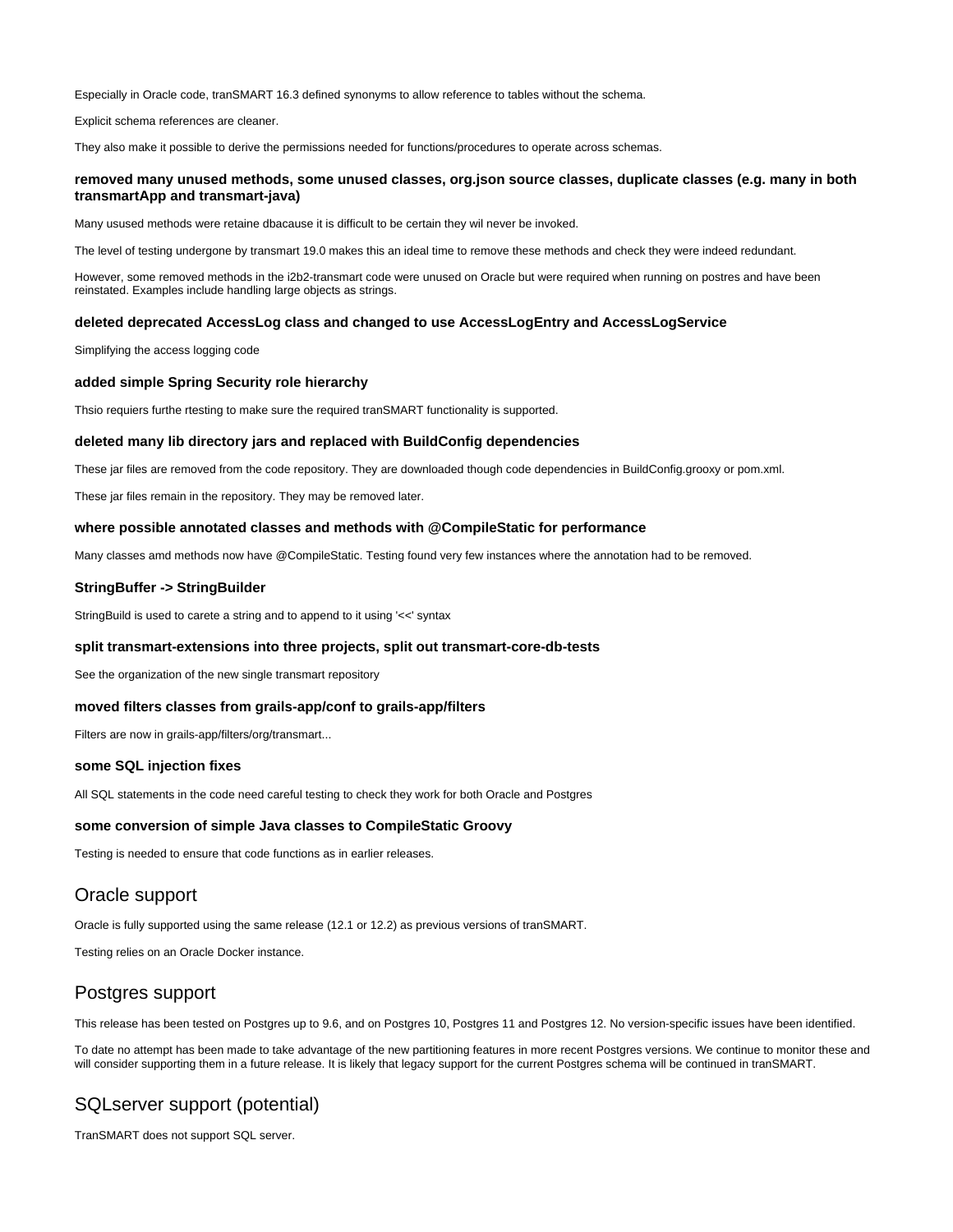Upgrading the schemas to include SQLserver versions of the tables and stored procedures is relatively straightforward.

Upgrading the source code to include support for a third database would require significant work, but would also test and clean many sections of code with obvious benefits to the quality and robustness of tranSMART.

# Ubuntu 18 support

Changes have been made to support installation on Ubuntu 18.04, Ubuntu 16.04 and Ubuntu 14.04.

Automated install scripts have versions for each version with only limited divergence. For example, Ubuntu 18.04 uses tomcat 8.

Targets for Ubuntu installation targets in transmart-data are updated as appropriate (for example, a different PHP version is available in Ubuntu 16).

Scripts for Ubuntu 18.04 are updated with system libraries installed to cover dependencies for installation of R packages.

# Ubuntu 20 support

TranSMART 19 is being tested on Ubuntu 20 (released in Spring 2020).

# Fedora support

TranSMART 19 is being tested on Fedora 32 (released end-April 2020). Code has been built and tested on Fedora 31.

# ETL with transmart-data load targets

### **Kettle 8 support**

Releases up to 16.3 were tested only with Kettle 4.2.

tranSMART now supports Kettle versions up to pdi-ce-8.2.0.0. We will test Kettle 9.0 as part of the final release process.

Only minor updates to Kettle scripts were needed to satisfy an additional validation. These had prevented upgrading Kettle in earlier tranSMART releases.

# **New ETL targets**

New targets are in preparation.

### **Study**

Changes introduced into tranSMART 16 supported loading clinical and all high dimensional data in one step through a series of scripts and new parameter file for the TraIT Cell-Line Use Case poroject.

These scripts can be added to a structured set of directories to support the loading of all data for a study in a single step.

Should there be a failure at any point, going to the appropriate directory and running the load script there will resume just that part of the load after the issue is resolved.

#### **Browse Tab Program Metadata**

A set of utility scripts are mad einto a load target to create a new Program under the Browse tab.

The disease and therapeutic area fields are validated on loading.

#### **Browse Tab Study Metadata**

A set of utility scripts to load study metadata for the Browse tab can now be involked as load\_browse targets.

The input files can be created for studies in the existing curated data library.

The input data includes the text from GEO (reduced to 2000 characters), disease and therapeutic area, number of patients, citation details, study type and objectives, etc.

The program must be loaded before the study

### **Browse Tab Assay Metadata**

A potential load target can add Assay metadata into the Browse tab using scripts in preparation.

The platform information should be validated against the database ontologies before loading.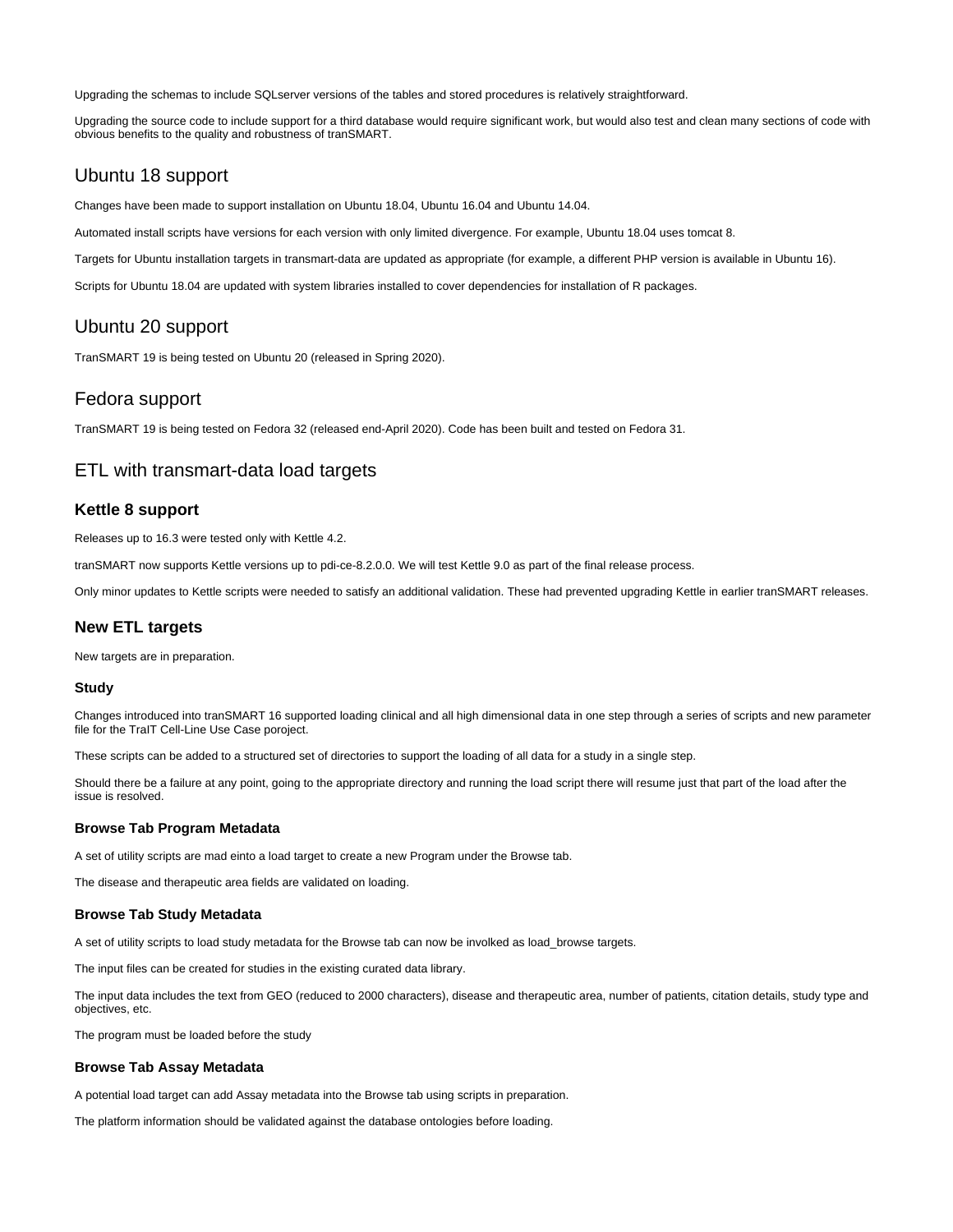### **Sample Explorer Tab**

A set of utility scripts are in prearation to load sample data into the Sample Explorer tab.

The input files can be made available for studies in the existing curated data library.

In GEO samples have limited informations but at least includes sample ID and organism.

# **Coding standards**

Cleanup of SQL source code

- Standard indentation of lines and within SQL statements
- Consistent use of upper and lower case
- Commas in lists of columns/values positioned to ensure the correct row is indicated in SQL error messages
- Changed 'select ... into rtncd' to 'perform' where the rtncd value was ignored.
- Datatypes cleaned up e.g. int v. bigint
- Inputs and output matched to closest equivalents in Kettle
- Added 'explain' blocks for postgres to improve performance of slowest steps

# ETL Data Loading

### **General ETL performance**

Loading raw high-dimensional data in earlier versions could take a very long time. A SQL statement testing whether log intensity could be calculated for each raw intensity was creating very large loads on the server.

Preprocessing the raw intensities to identify usable values allowed this step to be simplified. Log intensity values are now calculated on a simple pass through the data using very low resources.

# **RNAseq ETL performance**

A missing condition in a SQL statement caused RNAseq gene expression to load extremely slowly, and to consume vary large memory and tmp space resources. No other datatypes were affected.

### **High-Dimensional Data Columns**

Previous releases loaded high-dimensional data (Microarray mRNA expression, RNAseq counts, etc.) with columns labelled as TISSUE\_TYPE, SAMPLE\_TYPE amd TIMEPOINT.

The stored procedures all reversed the meaning of the first two columns internally. This is corrected in release 19.0.

As recent released removed the ability to select on these columns when launching analyses the issue shas not been noticed.

A future release may restore the picking of sample and tussue types, and of timepoints when launching heatmaps and other workflows.

The libraries of curated studies at [library.transmartfoundation.org](http://library.transmartfoundation.org) will be reviewed to ensure these terms are in the correct column.

Consistent usage will be applied to tissue types, timepoints, and the sample treatments across these 200+ studies.

# **Clinical Data Ontologies**

The libraries of curated studies at [library.transmartfoundation.org](http://library.transmartfoundation.org)

have a variety of representations for common terms in the clinical data tree.

These studies will be reviewed to conform to a common set of terms to make it easier to work with multiple studies in tranSMART. Terms in common use (e.g. 'Medical History') should appear in the same place for each study.

# **Kettle ETL debugging**

Previous releases have been hard to debug when loading data using Kettle. A number of issues are addressed in tranSMART 19:

Kettle logging level can be set with an environment variable KETTLE\_LOG\_LEVEL with possible values

- BASIC (default)
- DETAILED
- ROWLEVEL
- ERROR
- NOTHING

The value is passed to Kettle as the -level parameter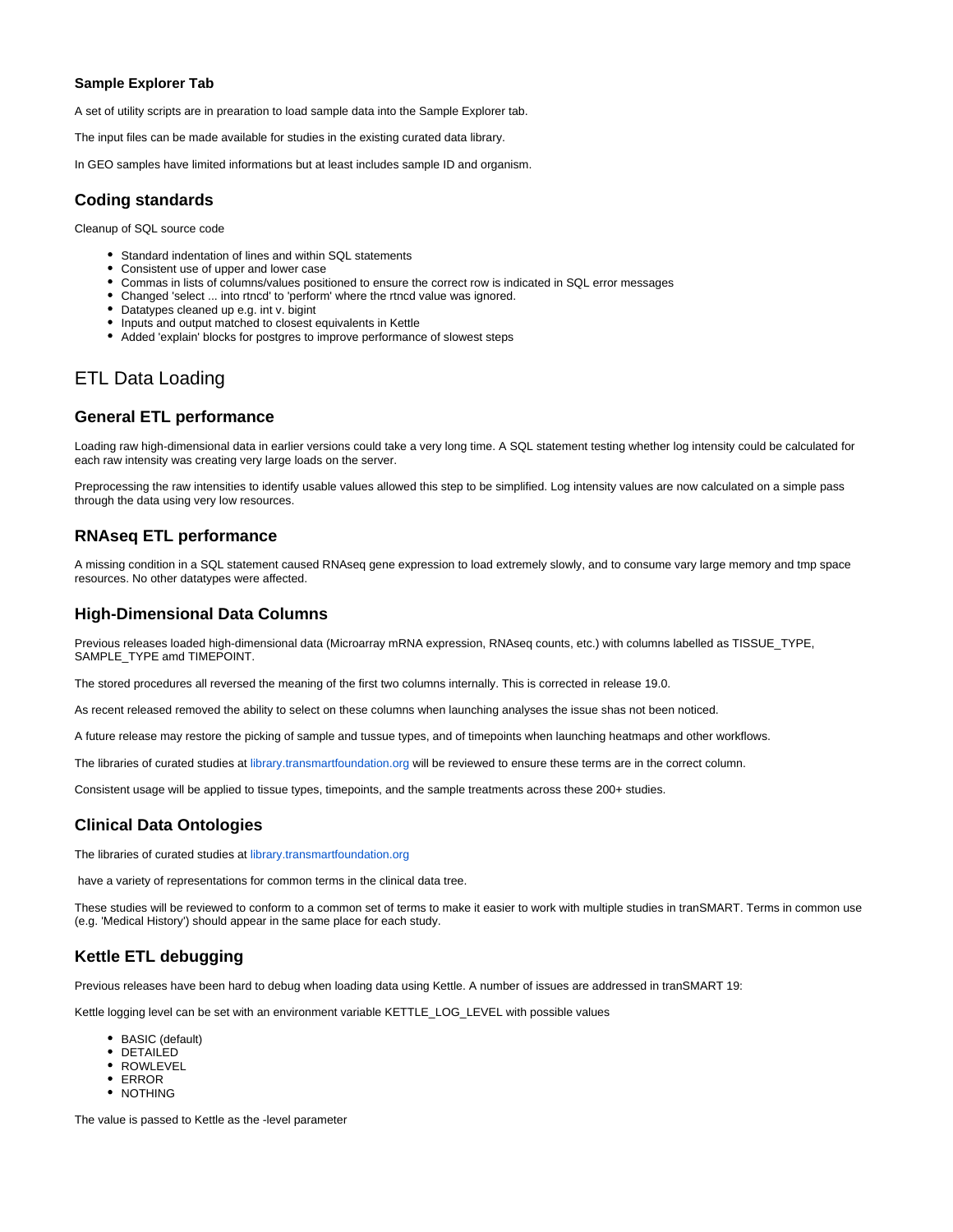# **ETL Stored Procedure debugging**

When ETL procedures run for a very long time (see notes above for high-dimensional data, but also an issue for some very large clinical data loads) it is difficult in earlier tranSMART releases to identify the step causing problems.

Although tranSMART ETL procedures log each step to the audit tables, this logging is part of the ETL transaction. If the transaction should fail or if the ETL job is canceled the logging data will also be lost.

The audit log utilities in tranSMART 19 can also write to the database log file. This is an immediate write and output can be followed while the ETL job is running. An added benefit is that when run from the command line the log output is also printed to the console. This provides an immediate report of the audit messages so an inspection of the code can indicate which step is currently running.

To set up this additional logging, create a row in the new tm\_cz.etl\_settings table:

psql -c "insert into tm\_cz.etl\_settings (paramname,paramvalue) values ('debug','yes')"

A second parameter is tested to skip the deletion of temporary tables so that their content can be inspected after an ETL job has run. The tables will be cleared at the start of a new ETL job for the same datatype.

psql -c "insert into tm\_cz.etl\_settings (paramname,paramvalue) values ('cleantables','no')"

### **cz\_job\_audit message position**

Many messages reported "loading" with a row count for the previous step in earlier tranSMART versions.

All such messages should report the end of the step with its row count and description.

### **Function/stored procedure error checks**

Several stored procedures reported errors, and returned an error status, but this was ignored by the calling procedure.

Release 19.0 checks the return status for all calls that have a return value.

### **Leading zeroes in Kettle job output**

The job\_id and log\_base values werre reported with a large number of leading zeroes.

The datatypes used as outputs by stored procedures and the Kettle scripts have been changed and specific formats introduced to report only the integer value.

### **Cleanup of Kettle scripts**

Kettle jobs have been pretty-printed to make the XML easier to read.

The return values from failed stored procedures have been standardized as zero for success and any other value for a failure. The tests in Kettle have been modified where the meaning of zero and one have been changed.

### **ETL stored procedure failures**

Stored procedures called during ETL by Kettle and other ETL systems have been reviewed and updated.

As noted above, return values of non-zero now all indicate an error condition.

Many instances were found of procedures (functions in postgres) called by other procedures with no tests for their return values. In all cases these are now tested and will cause immediate action (usually a return with an error) by the calling procedure.

An example was an error in the calculation of log intensities and zscore values for some high-dimensional datatypes failing silently.

# **Validation of platform**

All platform annotation files for all datatypes should include only one platform.

# **RNAseq platforms**

RNAseq expression data now uses a named platform. Loading the platform annotation populates gene names and gene IDs as for Expression platforms.

Where the probe ID is an Ensembl gene ID a single platform for each species can cover all supposed GEO platforms. For RNAseq data GEO records the sequencing technology and the organism as the platform.

We plan to add inremental updating of these platforms on a per-study basis to catch any additional probe IDs a study may use where there is no Ensembl Gene ID defined, and also to catch the addition of new IDs by Ensemnbl after the original platform load.

Test for missing gene ID and gene name information are more efficient in this release. In earlier versions loading RNAseq platform data as an anopnymized incremental update could take considerable time.